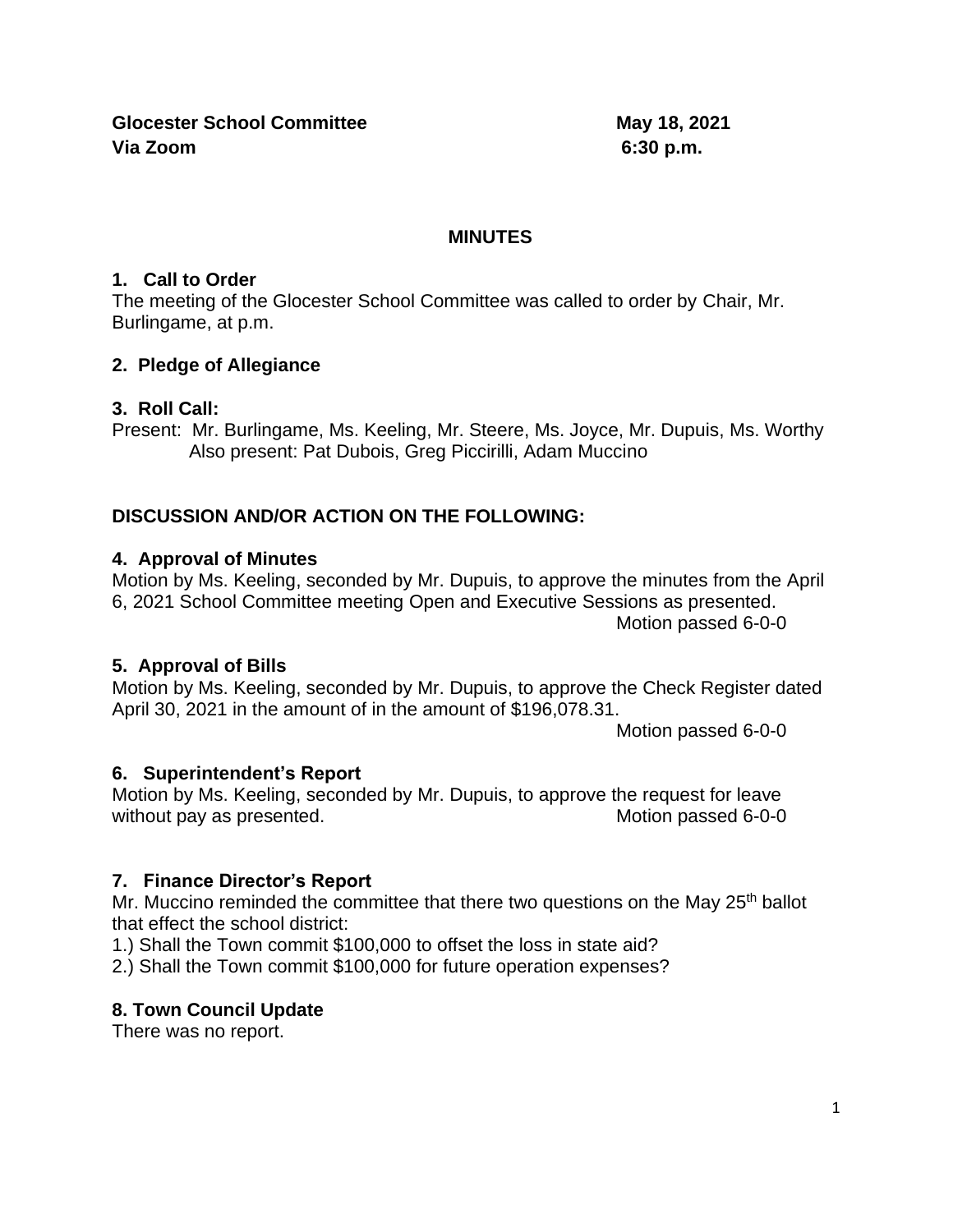## **9. Approval of Revisions to Homeschool Policy – 2 nd Reading**

Motion by Ms. Keeling, seconded by Mr. Dupuis, to approve the revisions to the Homeschool Policy as a 2<sup>nd</sup> Reading

Motion passed 6-0-0

## **10. Approval of Revised 2021-2022 School Calendar With Professional Development Days**

Motion by Ms. Keeling, seconded by, Mr. Dupuis, to approve the 2021-2022 School Calendar as presented.

Motion passed 6-0-0

#### 11. **Accomplishments/Recognitions of Fogarty Memorial and West Glocester Schools**

Ms. Mokaba and Ms. Zambarano reported on school activities including completing science testing and Teacher Appreciation week.

#### **12. Seek to Convene to Executive Session per General Laws 42-26-5(a) (8) Privacy of Student Records – Home School Requests; (2) Potential Litigation: Evergreen Contracts; Transportation Contract Discussion**

Motion by Ms. Keeling, seconded by Mr. Dupuis, to Convene to Executive Session per General Laws 42-26-5(a) (8) Privacy of Student Records – Home School Requests; (2) Potential Litigation: Evergreen Contract Litigation; Transportation Contract Discussion Motion passed 6-0-0

## **13. Reconvene to Open Session**

# **14. Vote to Seal the Minutes of Executive Session**

Motion by Mr. Dupuis, seconded by Ms. Keeling, to seal the minutes of Executive Session. Motion passed 6-0-0

Mr. Burlington reported that in Executive Session the committee discussed homeschool requests, potential litigation, and transportation contract proposals. One vote was taken to approve a request to home school.

## **15. Communications From/To Members of the School Committee and/or School District**

# **Smithfield School Committee Resolutions:**

- a. Support for a Moratorium on the Expansion of Charter Schools Bill H-5193
- b. On Gun Free Schools Bill H-555

c. Support for the State Reimbursement of Transportation Services Cost for Public and Private School Pupils Bill H-6030